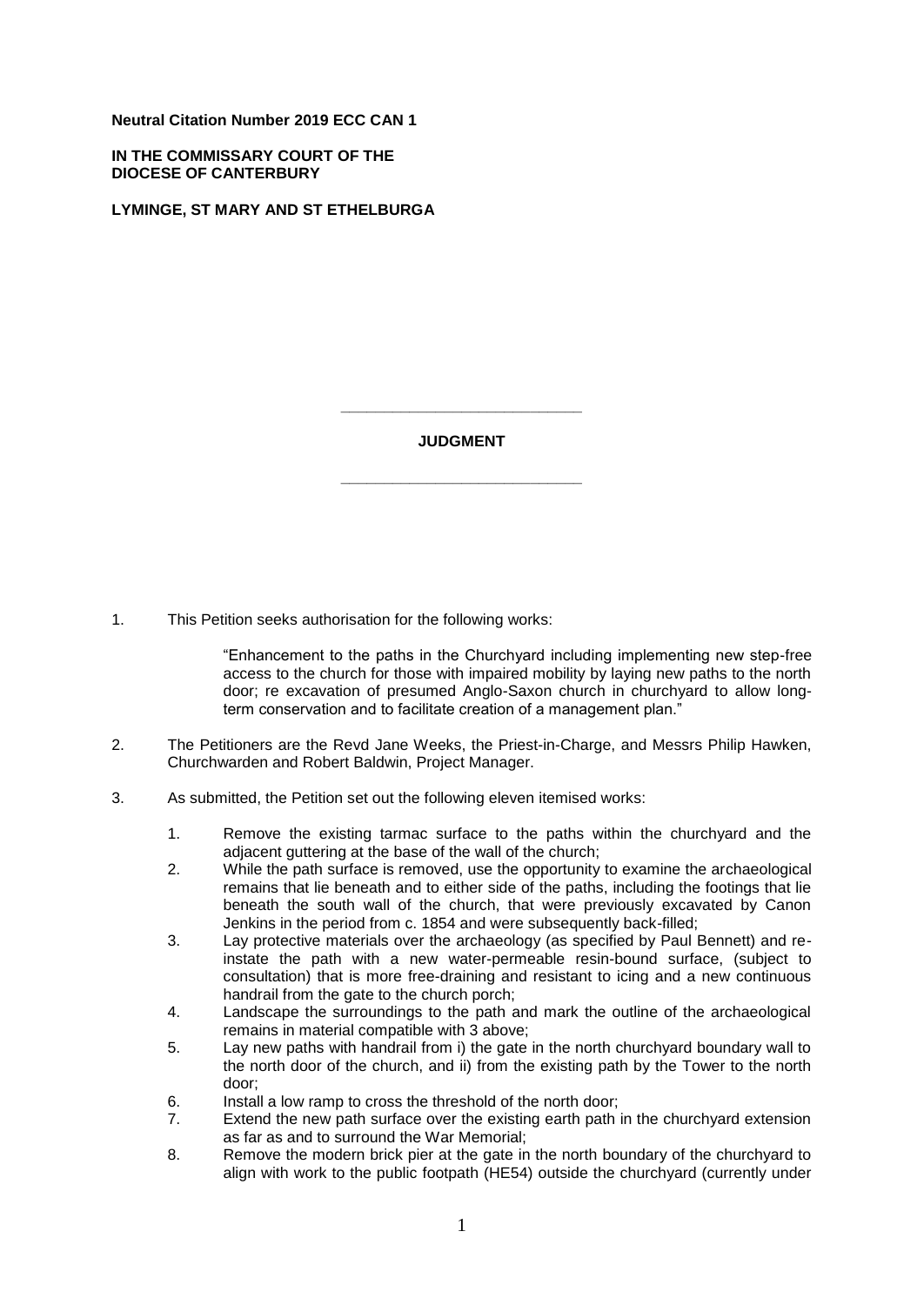discussion with and subject to permission from KCC) to reduce the angle of the bend in the path and provide access for mobility scooters;

- 9. Remove substructure of the path as it enters the churchyard at the north boundary in order to provide a more consistent gradient from the footpath into the churchyard and easier access for those with impaired mobility;
- 10. Install a compacted surface (subject to approval by KCC) to the footpath (HE54) north of the churchyard from the gate west to Court Lodge Green (this path is believed to be part of the Glebe that was conveyed to become the churchyard extension between 1876 and 1890, but ownership is not currently registered);
- 11. Install a touchscreen within the church (probably in the North Aisle but subject to consultation) to allow visitors to access reconstructions and other material generated as a result of the archaeological excavation and associated survey work in and around the standing church.

The Paul Bennet mentioned in Item 3 is the Archaeological Advisor to the DAC.

The estimated costs are considerable, at £161,904.

- 4. The sum is proposed to be met largely from the Heritage Lottery Fund, the balance from by PCC funds and a small grant from Kent County Council. The archaeological works are proposed to be undertaken by volunteers, professional archaeologists from the University of York and Canterbury Archaeological Trust aided by a team of enthusiasts working under supervision. The proposals form part of the "Pathways to the Past: Exploring the Legacy of St Ethelburga" project. There is an element of urgency, as the voluntary labour is only available between July and August 2019.
- 5. The PCC unanimously resolved to petition for the necessary faculty on 28<sup>th</sup> June 2018.
- 6. It is not expected that the work will affect any graves.
- 7. The DAC's advice is that the proposed works should be approved and that archaeological remains within the curtilage of the church are likely to be affected. The supporting materials explain that the projected archaeological works are potentially of international significance because the objective is to re-excavate a structure in the Churchyard found by a nineteenth century incumbent but re-buried in 1929. This structure is believed to be the remains of a very early church, either built by the Anglo-Saxon Saint, Queen Ethelburga or constructed very soon afterwards and containing her tomb. It is not known how the remains were reburied in 1929 and it is feared that inappropriate practices from that time might be causing deterioration, together with the action of tree roots. This situation also lends urgency to the project.
- 8. The current main path giving access to the church is steep, uneven in places and ices in the winter. There are limited lengths of handrail. The result is that this path is difficult to use for those people who have mobility difficulties. Resurfacing in a porous material, as proposed, would ease the situation. The need to improve access occasions the opportunity for archaeological excavation to occur at the same time, as explained in Items 2 to 4 of the Schedule of works. Item 5 would be required as a consequence, together with the upgraded handrail. Items 6 and 7 are logically connected with the general improvement to the paths. Item 11 is intended as a lasting result of the historical research and is put forward as part of the public benefit required in order to gain HLF funding. Historic England has been consulted and does not object to the works. The Society for the Protection of Ancient Buildings has been consulted but has no comment to make. The Petition is strongly supported in a wellreasoned letter by Professor John Blair FBA, Oxford University Professor of Mediaeval History and Archaeology, explaining the potentially international significance of the work.
- 9. Public notice of the Petition attracted two objections. Ms Susan Kyte of 2 Kent Cottages, Church Lane, Lyminge objected by letter dated 30<sup>th</sup> May. Her property backs on to the churchyard. She objected generally to the lack of detail submitted in support of the Petition and, specifically, to Items 8, 9 and 10, together with "any work affecting the footpath and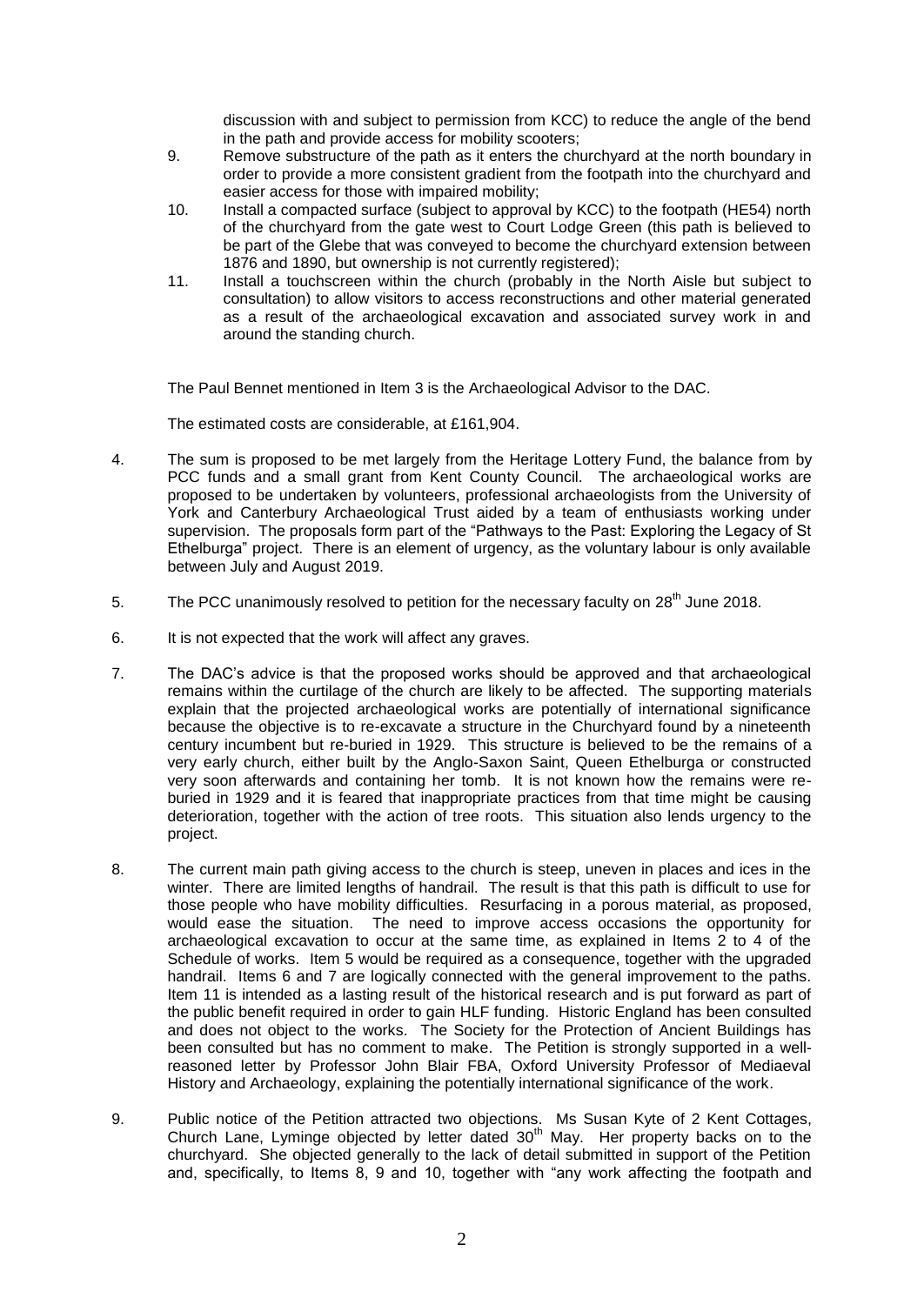adjacent to my lane and erroneously described 'grass verge'." She questioned the arrangements for heavy plant, spoil removal, working hours, noise, light and air pollution, and the lack of health and safety provision. She observed that there had been no acknowledgement of the fact that the main entrance to the church would be inaccessible with the effect that there would be greater pedestrian use of the lane past her house together with use of the land for burials. She concluded, stating that Mr Baldwin's "claim that a public right of way exists over my lane is incorrect and I am not prepared to allow unauthorised pedestrian access including use for funerals and machinery resulting from the proposed work at any time. I am currently in dispute with the Diocesan Board of Finance."

- 10. The other objection by letter dated  $30<sup>th</sup>$  June 2019<sup>1</sup> was from Mrs Patricia Philip of the Croft, High Street, Lyminge. Mrs Philip's objections are similar insofar as she expressed concern about the impact of the works on her use and enjoyment of the lane, to which she claims a private law right. More generally, she referred to the Church's Grade I listing and its position in the North Downs Area of Outstanding Natural Beauty with the associated duties upon public bodies in the Countryside and Rights of Way Act 2000. Owing to what she described as the "thoughtless" planning of the works "without sympathy for the church's nearest neighbours", she strongly objected. She also queried ownership of the public footpath running between the churchyard and the lane and raised the issue of planning permission.
- 11. In response to these objections, the Petitioners (through Mr Baldwin) indicated in a letter to the Registry Clerk dated  $10<sup>th</sup>$  June that they wished Items 8, 9 and 10 to be deleted from the Petition.
- 12. I should make clear that I have no jurisdiction to determine disputes as to land ownership or the existence or extent of public highway rights. Such matters are within the province of the civil courts and the fact that there are current proceedings in those courts is not my concern.
- 13. Much of the burden of these objections concerns the status and precise route of the lane and the public footpath just outside the churchyard. These matters are not within my jurisdiction. The Petitioners' indication that they wish to withdraw Items 8, 9 and 10 of the proposed works seems to me to be a sensible and conciliatory response to the objections. I formally grant permission for the amendment. Accordingly, I shall consider Items 1 to 7 and 11.
- 14. Both objectors have indicated to the Registrar that they do not wish to become Parties Opponent and are content for me to take their written objections into account in my determination. I am satisfied that I can determine this Petition on the papers before me, including the letters of objection.
- 15. There is no objection at all to Item 11. The objections to Items 1 to 7 do not appear to me to be based upon disagreement with the principle either of undertaking the planned access improvements or of the archaeological excavation/protection works.
- 16. I am utterly persuaded that Items 1 to 7 and 11 are all proposals which are in the interest of the church as a local centre of mission and ministry. Path improvements would enhance access to the church and churchyard by all, especially those for whom it is difficult to walk. These works are also clearly in the wider public interest:
	- (a) by improving physical access to elements of outstanding importance to the national heritage:
	- (b) by examining, recording and securing for the future archaeological remains of national and possible international significance for understanding the history of this part of Europe and the response of its people to the Christian gospel in the early centuries of the Church's existence;
	- (c) by providing interpretation of the Grade I listed building and its social and religious context.

 $\frac{1}{1}$ Though date stamped by the Registry "07 June 2019" so I think that its time date must have been 30<sup>th</sup> May.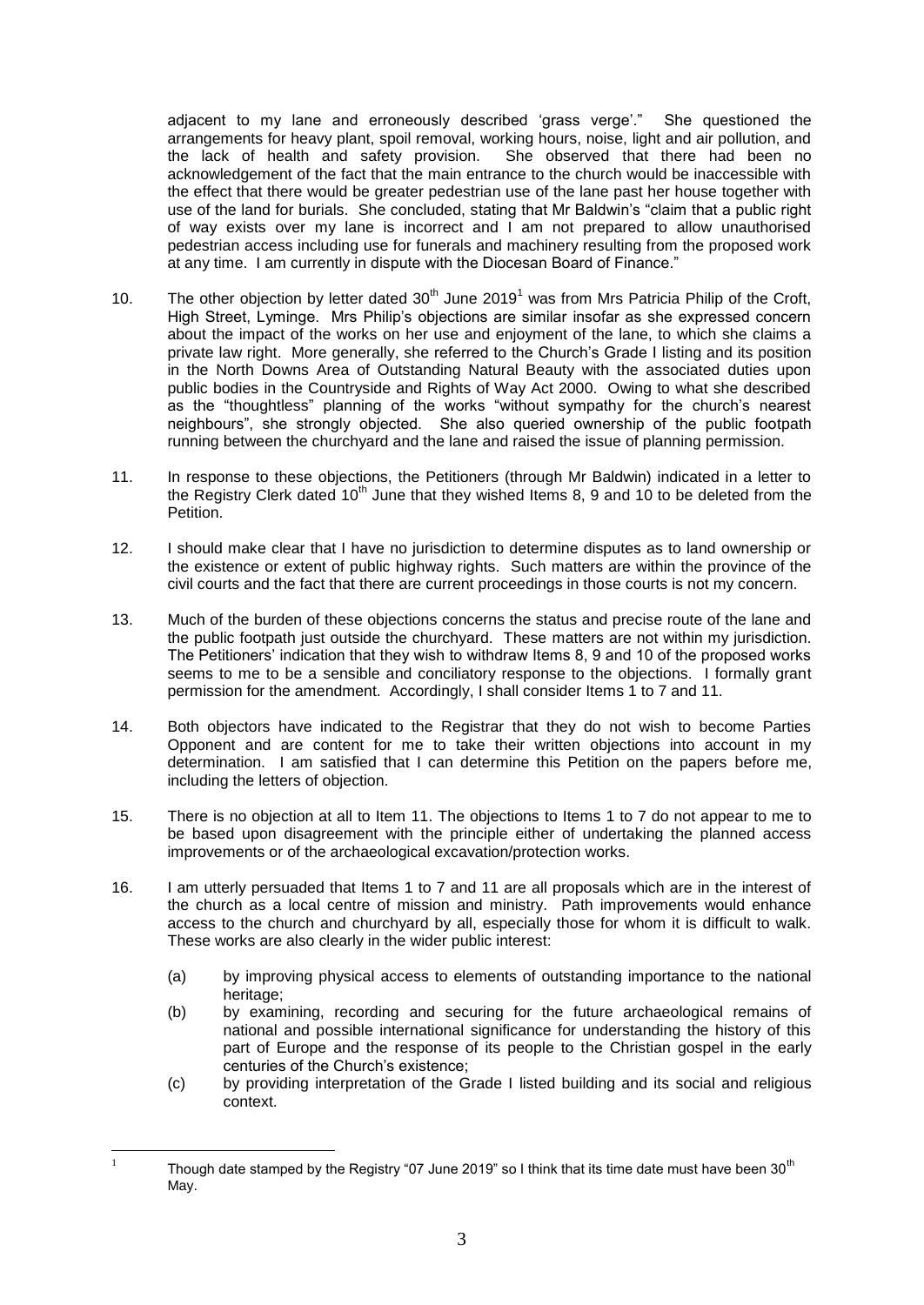There is no doubt in my mind that the setting of the Grade I listed building will be enhanced by the archaeological works and that its significance will be enhanced by means of the archaeological research and interpretation to be carried out by experts of the highest calibre. To the extent that the church and churchyard form part of the AONB, I consider that the purposes and enjoyment of that designation will also be enhanced, not harmed, by the proposals.

- 17. Inevitably, there will be disruption for two to three months for regular users of the church and churchyard and for neighbours. Having read all the supporting detailed submitted in support of the Petition and having regard to Mr Baldwin's response to the objections,<sup>2</sup> however, I do not agree that the project has been planned in a thoughtless or insensitive fashion.
- 18. Mr Baldwin answers the objectors' practical points as follows:
	- there will be a one tonne mini-digger in the churchyard "for a few days" at the beginning of the works to remove tarmac, accessing from Church Road;
	- the skip for tarmac disposal will be placed on the public highway in "the Rector's parking space"<sup>3</sup>;
	- thereafter, all spoil will be retained and handled inside the churchyard;
	- the new surface will be laid by hand.

These answers generally accord with the Method Statement prepared by Dr Gabor Thomas of Reading University.<sup>4</sup>

- 19. I consider the proposals set out by Mr Baldwin to be reasonable and largely $5$  capable of reflection in conditions on the Faculty, together with a condition governing hours of working. Conditioned in these ways, I find that the works would acceptably strike a balance between the strong public interest in the project and the interests of local residents for the duration of a two to three month programme.
- 20. In principle, therefore, I am persuaded that it would be right to grant a Faculty in respect of the amended Petition.
- 21. There is one further important matter, which is the secular planning position. Mr Baldwin has advised the Registry Clerk by email that the informal advice from officers of the Local Planning Authority ("LPA") is that no planning permission is required for removing the tarmac path surfaces or undertaking the archaeological excavation. Construction of new and replacement paths will, however, require planning permission. As this is simply officers' advice and not a Certificate of Lawfulness, this will not be definitive, but it gives a clear steer as to the way in which the LPA views the matter. Whilst I cannot prejudge the outcome of a planning application (and nor should anyone else) it is an indication that officers apparently have no in principle objection to the proposals. Normally, I do not determine petitions for projects requiring planning permission until such permission has been obtained; in general, the ecclesiastical courts act in a spirit of "comity with tribunals of different jurisdictions" (Re St Mary's Churchyard, White Waltham [2010] Fam 131 at 23) and my practice reflects this principle. There is, however, no rule of law forbidding me from granting a Faculty in advance of planning permission. In this case, whilst it is unfortunate that secular permission has not yet been obtained, there is a reasonably reliable indication of the likely outcome and, if the Petitioners are prepared to proceed on this footing, I do not consider it proportionate to hold up or possibly frustrate the project by refusing to grant a Faculty now, which would, I understand, mean that the generous offers of help over the summer would not be available. Instead I shall impose a condition requiring the details of path reconstruction to be lodged at

 $\frac{1}{2}$ Letter to Registrar  $10^{th}$  June 2019

<sup>3</sup> Though it should be noted that the Commissary Court has no jurisdiction over the highway

<sup>4</sup> Though at para 5.2.2 he assumed a 5-tonne excavator (or similar) for tarmac removal.

<sup>5</sup> See fn. 3 above